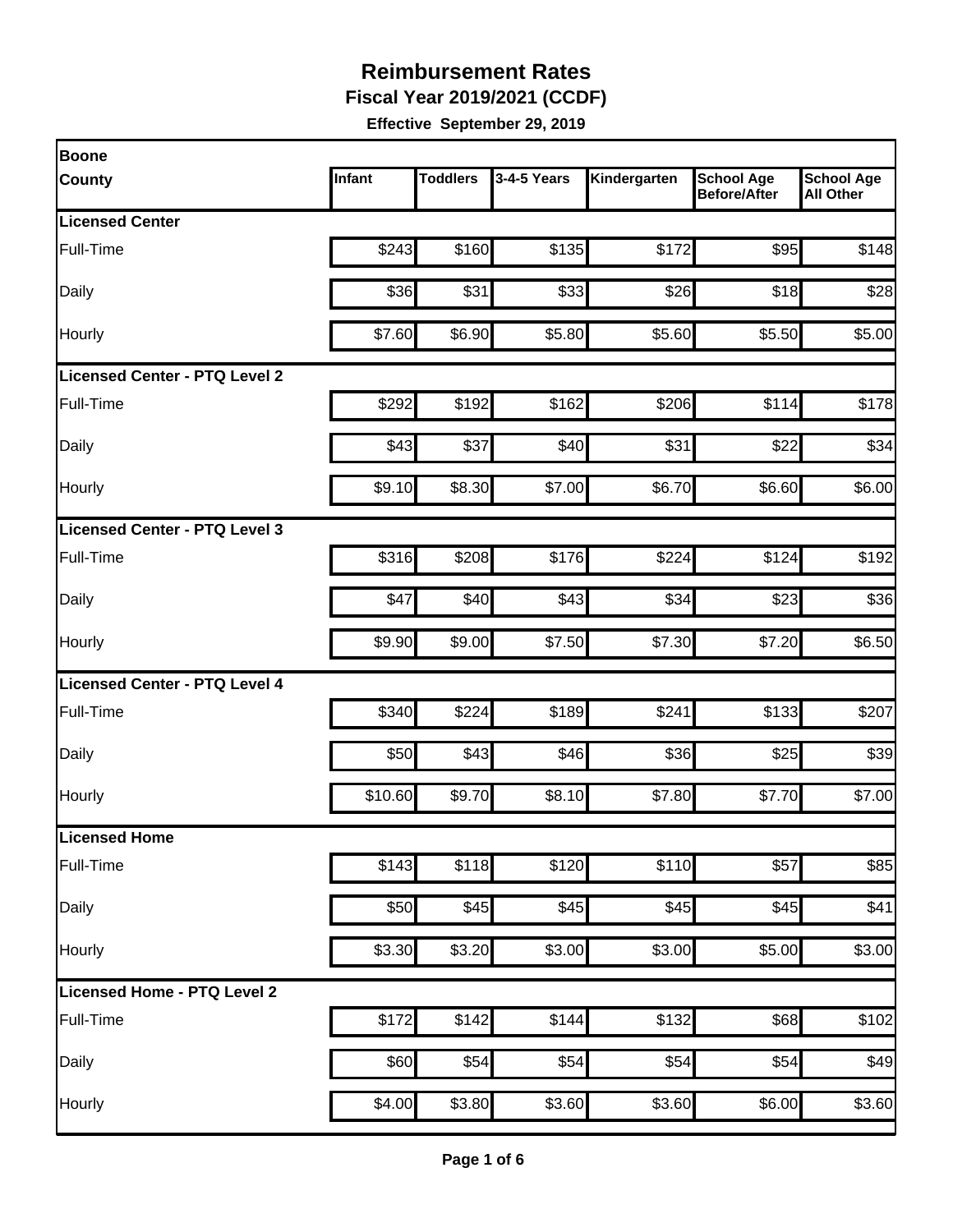**Fiscal Year 2019/2021 (CCDF)** 

| <b>Boone</b>                             |        |                 |             |                    |                                   |                                       |
|------------------------------------------|--------|-----------------|-------------|--------------------|-----------------------------------|---------------------------------------|
| <b>County</b>                            | Infant | <b>Toddlers</b> | 3-4-5 Years | Kindergarten       | <b>School Age</b><br>Before/After | <b>School Age</b><br><b>All Other</b> |
| Licensed Home - PTQ Level 3              |        |                 |             |                    |                                   |                                       |
| Full-Time                                | \$186  | \$153           | \$156       | \$143              | \$74                              | \$111                                 |
| Daily                                    | \$65   | \$59            | \$59        | \$59               | \$59                              | \$53                                  |
| Hourly                                   | \$4.30 | \$4.20          | \$3.90      | \$3.90             | \$6.50                            | \$3.90                                |
| <b>Licensed Home - PTQ Level 4</b>       |        |                 |             |                    |                                   |                                       |
| Full-Time                                | \$200  | \$165           | \$168       | \$154              | \$80                              | \$119                                 |
| Daily                                    | \$70   | \$63            | \$63        | \$63               | \$63                              | \$57                                  |
| Hourly                                   | \$4.60 | \$4.50          | \$4.20      | \$4.20             | \$7.00                            | \$4.20                                |
| <b>Registered Ministry</b>               |        |                 |             |                    |                                   |                                       |
| Full-Time                                | \$139  | \$124           | \$77        | \$77               | \$44                              | \$67                                  |
| Daily                                    | \$21   | \$18            | \$26        | \$26               | \$11                              | \$16                                  |
| Hourly                                   | \$3.10 | \$3.00          | \$2.90      | \$2.90             | \$2.90                            | \$2.90                                |
| <b>Registered Ministry - PTQ Level 1</b> |        |                 |             |                    |                                   |                                       |
| Full-Time                                | \$191  | \$142           | \$106       | \$125              | \$70                              | \$108                                 |
| Daily                                    | \$29   | \$25            | \$30        | \$26               | \$15                              | \$22                                  |
| Hourly                                   | \$5.40 | \$5.00          | \$4.40      | \$4.30             | \$4.20                            | \$4.00                                |
| <b>Registered Ministry - PTQ Level 2</b> |        |                 |             |                    |                                   |                                       |
| Full-Time                                | \$292  | \$192           | \$162       | \$206              | $\overline{$}114$                 | \$178                                 |
| Daily                                    | \$43   | \$37            | \$40        | \$31               | \$22                              | \$34                                  |
| Hourly                                   | \$9.10 | \$8.30          | \$7.00      | \$6.70             | \$6.60                            | \$6.00                                |
| <b>Registered Ministry - PTQ Level 3</b> |        |                 |             |                    |                                   |                                       |
| Full-Time                                | \$316  | \$208]          | \$176       | \$224              | \$124                             | \$192                                 |
| Daily                                    | \$47   | \$40            | \$43        | \$34               | \$23                              | \$36                                  |
| Hourly                                   | \$9.90 | \$9.00          | \$7.50      | $\overline{$7.30}$ | \$7.20                            | \$6.50                                |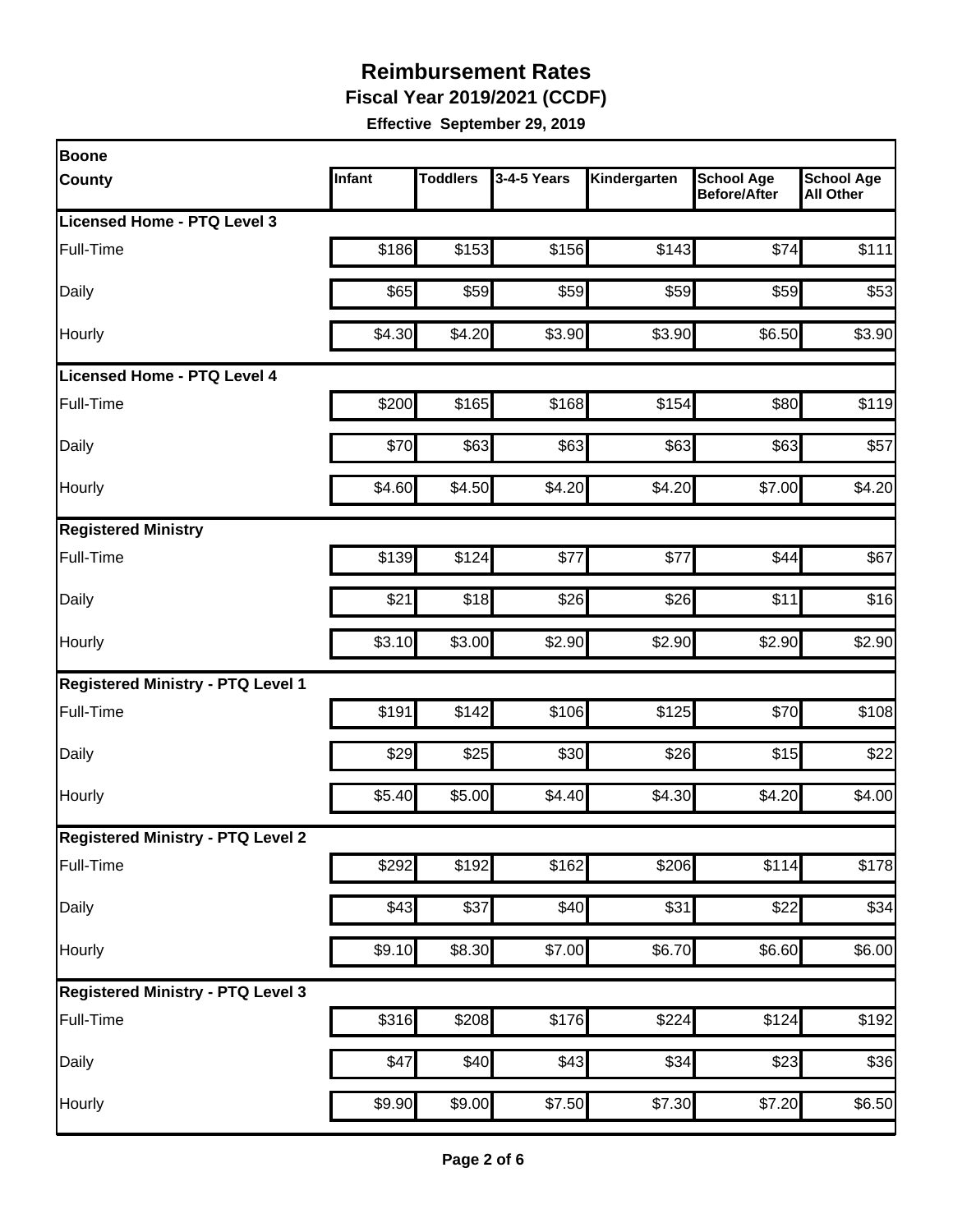**Fiscal Year 2019/2021 (CCDF)** 

| <b>Boone</b>                             |         |                 |             |              |                                          |                                       |  |  |  |
|------------------------------------------|---------|-----------------|-------------|--------------|------------------------------------------|---------------------------------------|--|--|--|
| <b>County</b>                            | Infant  | <b>Toddlers</b> | 3-4-5 Years | Kindergarten | <b>School Age</b><br><b>Before/After</b> | <b>School Age</b><br><b>All Other</b> |  |  |  |
| <b>Registered Ministry - PTQ Level 4</b> |         |                 |             |              |                                          |                                       |  |  |  |
| Full-Time                                | \$340   | \$224           | \$189       | \$241        | \$133                                    | \$207                                 |  |  |  |
| Daily                                    | \$50    | \$43            | \$46        | \$36         | \$25                                     | \$39                                  |  |  |  |
| Hourly                                   | \$10.60 | \$9.70          | \$8.10      | \$7.80       | \$7.70                                   | \$7.00                                |  |  |  |
| <b>Exempt Center</b>                     |         |                 |             |              |                                          |                                       |  |  |  |
| Full-Time                                | \$139   | \$124           | \$77        | \$77         | \$44                                     | \$67                                  |  |  |  |
| Daily                                    | \$21    | \$18            | \$26        | \$26         | \$11                                     | \$16                                  |  |  |  |
| Hourly                                   | \$3.10  | \$3.00          | \$2.90      | \$2.90       | \$2.90                                   | \$2.90                                |  |  |  |
| <b>Accredited Exempt Center</b>          |         |                 |             |              |                                          |                                       |  |  |  |
| Full-Time                                | \$220   | \$150           | \$140       | \$130        | \$75                                     | \$128                                 |  |  |  |
| Daily                                    | \$40    | \$34            | \$36        | \$28         | \$20                                     | \$31                                  |  |  |  |
| Hourly                                   | \$8.10  | \$7.50          | \$6.10      | \$6.10       | \$6.10                                   | \$4.40                                |  |  |  |
| <b>Exempt Home</b>                       |         |                 |             |              |                                          |                                       |  |  |  |
| Full-Time                                | \$79    | \$79            | \$79        | \$67         | \$54                                     | \$66                                  |  |  |  |
| Daily                                    | \$14    | \$14            | \$25        | \$25         | \$3                                      | \$16                                  |  |  |  |
| Hourly                                   | \$2.20  | \$2.20          | \$2.20      | \$2.20       | \$2.20                                   | \$2.20                                |  |  |  |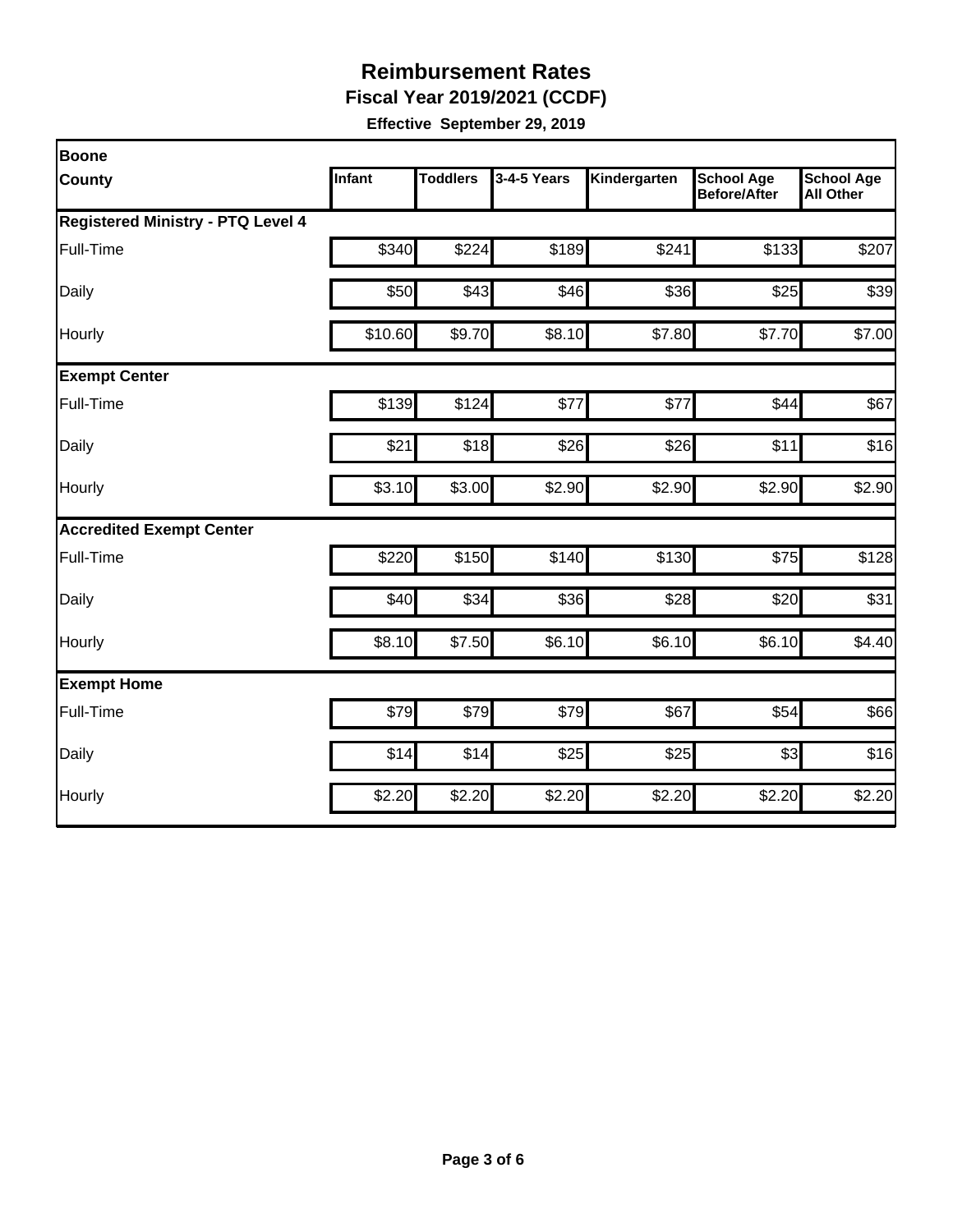**School Year 2019/2021 (OMW Pre-K)** 

| Boone                         |        |                 |             |              |                                   |                                       |
|-------------------------------|--------|-----------------|-------------|--------------|-----------------------------------|---------------------------------------|
| <b>County</b>                 | Infant | <b>Toddlers</b> | 3-4-5 Years | Kindergarten | <b>School Age</b><br>Before/After | <b>School Age</b><br><b>All Other</b> |
| Licensed Center - PTQ Level 3 |        |                 |             |              |                                   |                                       |
| Full-Time                     |        |                 | \$193.60    |              |                                   |                                       |
| Daily                         |        |                 |             |              |                                   |                                       |
| Hourly                        |        |                 |             |              |                                   |                                       |
| Licensed Center - PTQ Level 4 |        |                 |             |              |                                   |                                       |
| Full-Time                     |        |                 | \$207.90    |              |                                   |                                       |
| Daily                         |        |                 |             |              |                                   |                                       |
| Hourly                        |        |                 |             |              |                                   |                                       |
| Licensed Home - PTQ Level 3   |        |                 |             |              |                                   |                                       |
| Full-Time                     |        |                 | \$171.60    |              |                                   |                                       |
| Daily                         |        |                 |             |              |                                   |                                       |
| Hourly                        |        |                 |             |              |                                   |                                       |
| Licensed Home - PTQ Level 4   |        |                 |             |              |                                   |                                       |
| Full-Time                     |        |                 | \$184.80    |              |                                   |                                       |
| Daily                         |        |                 |             |              |                                   |                                       |
| Hourly                        |        |                 |             |              |                                   |                                       |
| VCP Ministry - PTQ Level 0    |        |                 |             |              |                                   |                                       |
| Full-Time                     |        |                 | \$84.70     |              |                                   |                                       |
| Daily                         |        |                 |             |              |                                   |                                       |
| Hourly                        |        |                 |             |              |                                   |                                       |
| VCP Ministry - PTQ Level 3    |        |                 |             |              |                                   |                                       |
| Full-Time                     |        |                 | \$193.60    |              |                                   |                                       |
| Daily                         |        |                 |             |              |                                   |                                       |
| Hourly                        |        |                 |             |              |                                   |                                       |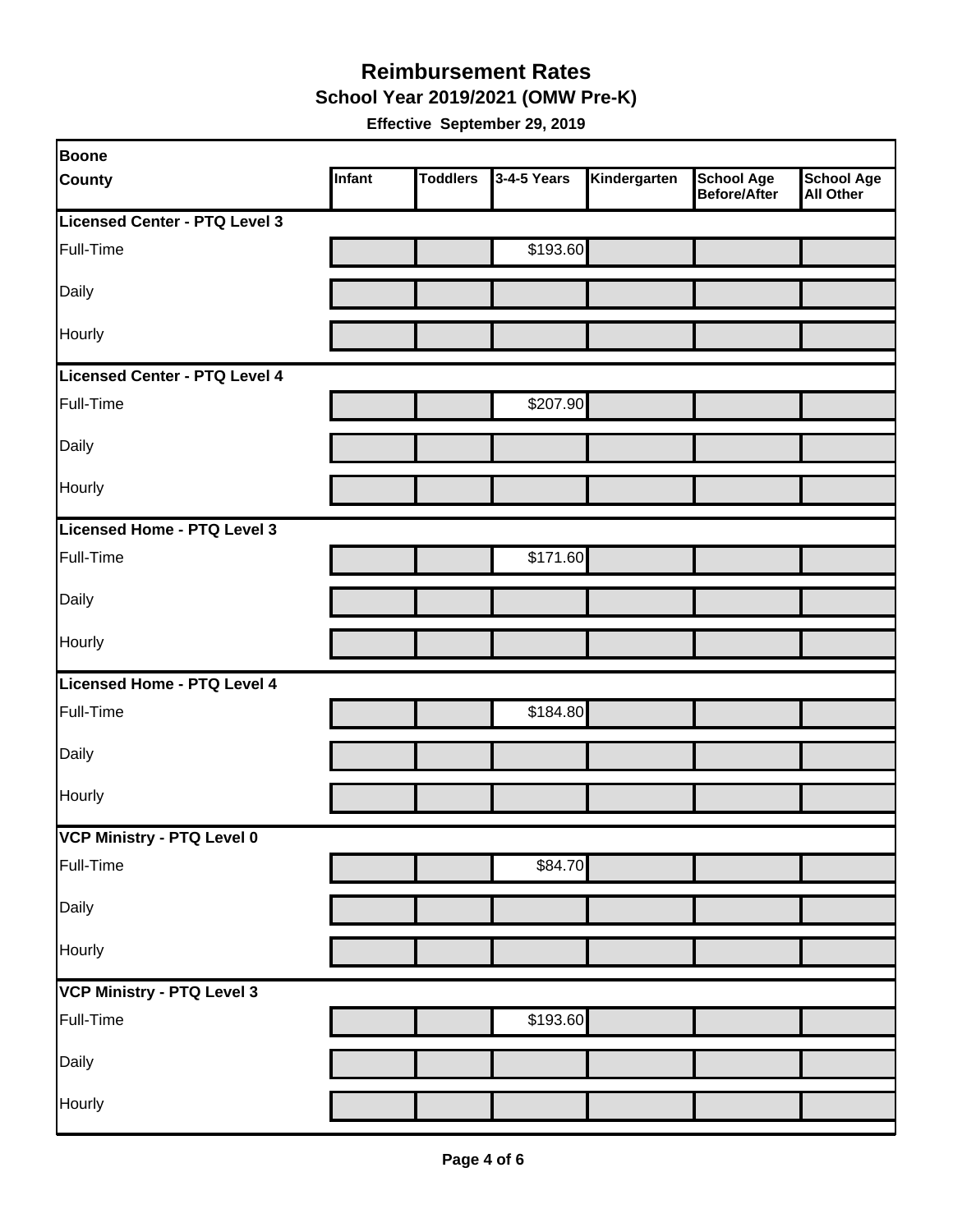**School Year 2019/2021 (OMW Pre-K)** 

| Boone                                   |        |                 |             |              |                                          |                                       |  |  |
|-----------------------------------------|--------|-----------------|-------------|--------------|------------------------------------------|---------------------------------------|--|--|
| <b>County</b>                           | Infant | <b>Toddlers</b> | 3-4-5 Years | Kindergarten | <b>School Age</b><br><b>Before/After</b> | <b>School Age</b><br><b>All Other</b> |  |  |
| <b>VCP Ministry - PTQ Level 4</b>       |        |                 |             |              |                                          |                                       |  |  |
| Full-Time                               |        |                 | \$207.90    |              |                                          |                                       |  |  |
| Daily                                   |        |                 |             |              |                                          |                                       |  |  |
| Hourly                                  |        |                 |             |              |                                          |                                       |  |  |
| Private Accredited School - PTQ Level 0 |        |                 |             |              |                                          |                                       |  |  |
| Full-Time                               |        |                 | \$148.50    |              |                                          |                                       |  |  |
| Daily                                   |        |                 |             |              |                                          |                                       |  |  |
| Hourly                                  |        |                 |             |              |                                          |                                       |  |  |
| Private Accredited School - PTQ Level 1 |        |                 |             |              |                                          |                                       |  |  |
| Full-Time                               |        |                 | \$148.50    |              |                                          |                                       |  |  |
| Daily                                   |        |                 |             |              |                                          |                                       |  |  |
| <b>Hourly</b>                           |        |                 |             |              |                                          |                                       |  |  |
| Private Accredited School - PTQ Level 2 |        |                 |             |              |                                          |                                       |  |  |
| Full-Time                               |        |                 | \$178.20    |              |                                          |                                       |  |  |
| Daily                                   |        |                 |             |              |                                          |                                       |  |  |
| Hourly                                  |        |                 |             |              |                                          |                                       |  |  |
| Private Accredited School - PTQ Level 3 |        |                 |             |              |                                          |                                       |  |  |
| Full-Time                               |        |                 | \$193.60    |              |                                          |                                       |  |  |
| Daily                                   |        |                 |             |              |                                          |                                       |  |  |
| Hourly                                  |        |                 |             |              |                                          |                                       |  |  |
| Private Accredited School - PTQ Level 4 |        |                 |             |              |                                          |                                       |  |  |
| Full-Time                               |        |                 | \$207.90    |              |                                          |                                       |  |  |
| Daily                                   |        |                 |             |              |                                          |                                       |  |  |
| Hourly                                  |        |                 |             |              |                                          |                                       |  |  |